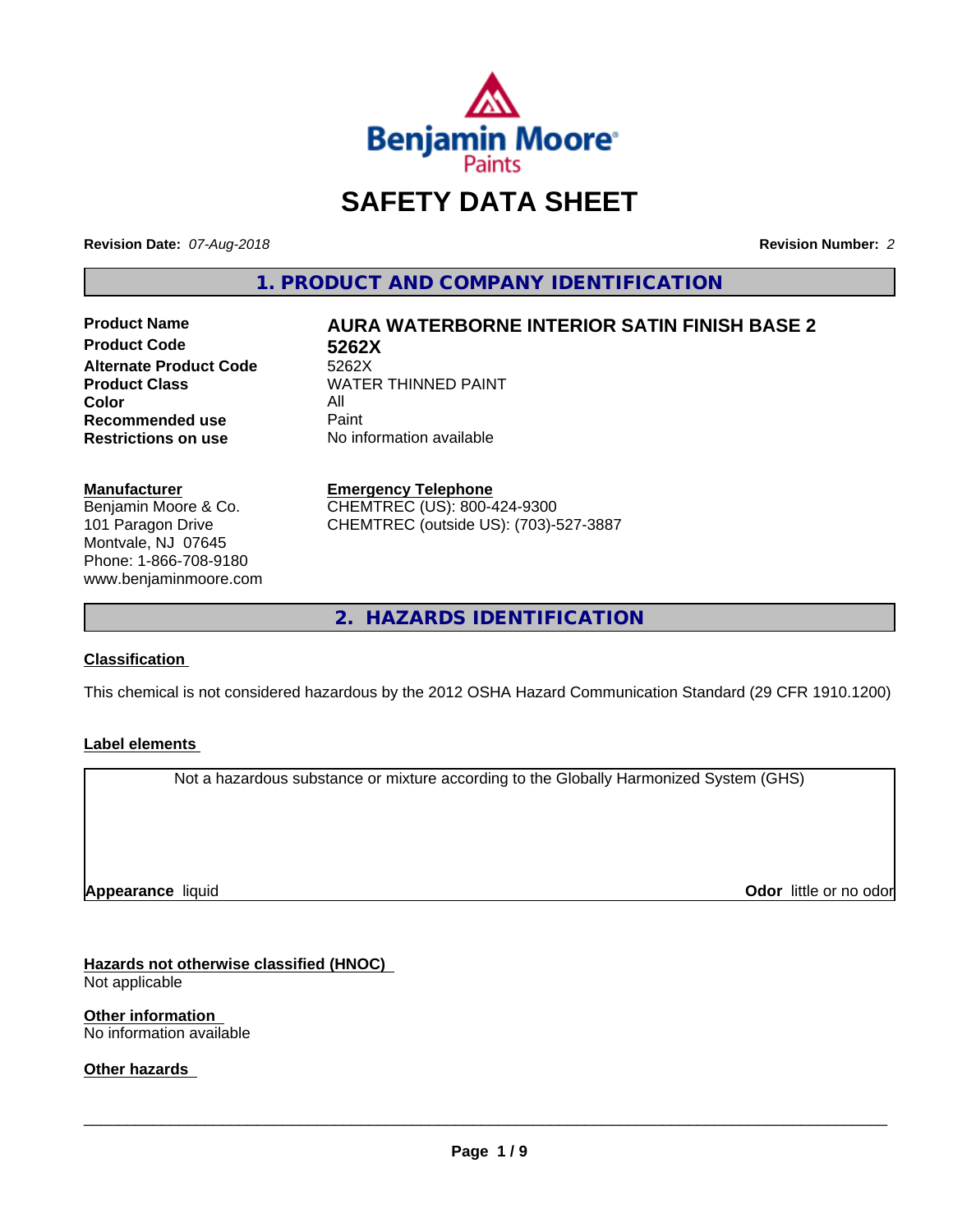May cause allergic skin reaction

# **3. COMPOSITION INFORMATION ON COMPONENTS**

\_\_\_\_\_\_\_\_\_\_\_\_\_\_\_\_\_\_\_\_\_\_\_\_\_\_\_\_\_\_\_\_\_\_\_\_\_\_\_\_\_\_\_\_\_\_\_\_\_\_\_\_\_\_\_\_\_\_\_\_\_\_\_\_\_\_\_\_\_\_\_\_\_\_\_\_\_\_\_\_\_\_\_\_\_\_\_\_\_\_\_\_\_

| <b>Chemical name</b>            | CAS No.    | Weight-% |
|---------------------------------|------------|----------|
| Titanium dioxide                | 13463-67-7 |          |
| Kaolin                          | 1332-58-7  |          |
| Hexanedioic acid, dihydrazide   | 1071-93-8  | U.S      |
| Sodium C14-C16 olefin sulfonate | 68439-57-6 | U.5      |

|                                                  |               | 4. FIRST AID MEASURES                                                                                      |  |
|--------------------------------------------------|---------------|------------------------------------------------------------------------------------------------------------|--|
| <b>General Advice</b>                            |               | No hazards which require special first aid measures.                                                       |  |
| <b>Eye Contact</b>                               | physician.    | Rinse thoroughly with plenty of water for at least 15 minutes and consult a                                |  |
| <b>Skin Contact</b>                              |               | Wash off immediately with soap and plenty of water while removing all<br>contaminated clothes and shoes.   |  |
| <b>Inhalation</b>                                |               | Move to fresh air. If symptoms persist, call a physician.                                                  |  |
| Ingestion                                        | if necessary. | Clean mouth with water and afterwards drink plenty of water. Consult a physician                           |  |
| <b>Most Important</b><br><b>Symptoms/Effects</b> |               | May cause allergic skin reaction.                                                                          |  |
| <b>Notes To Physician</b>                        |               | Treat symptomatically.                                                                                     |  |
|                                                  |               | 5. FIRE-FIGHTING MEASURES                                                                                  |  |
| <b>Suitable Extinguishing Media</b>              |               | Use extinguishing measures that are appropriate to local<br>circumstances and the surrounding environment. |  |
| <b>Protective Equipment And Precautions For</b>  |               | As in any fire, wear self-contained breathing apparatus                                                    |  |

**Protective Equipment And Precautions For Firefighters**

**Specific Hazards Arising From The Chemical Closed containers may rupture if exposed to fire or** 

**Sensitivity To Mechanical Impact** No

**Sensitivity To Static Discharge** No

**Flash Point Data Flash Point (°F)**<br> **Flash Point (°C)**<br> **Flash Point (°C)**<br> **C Flash Point (°C)**<br>Method

pressure-demand, MSHA/NIOSH (approved or equivalent) and full protective gear.

extreme heat.

**Not applicable**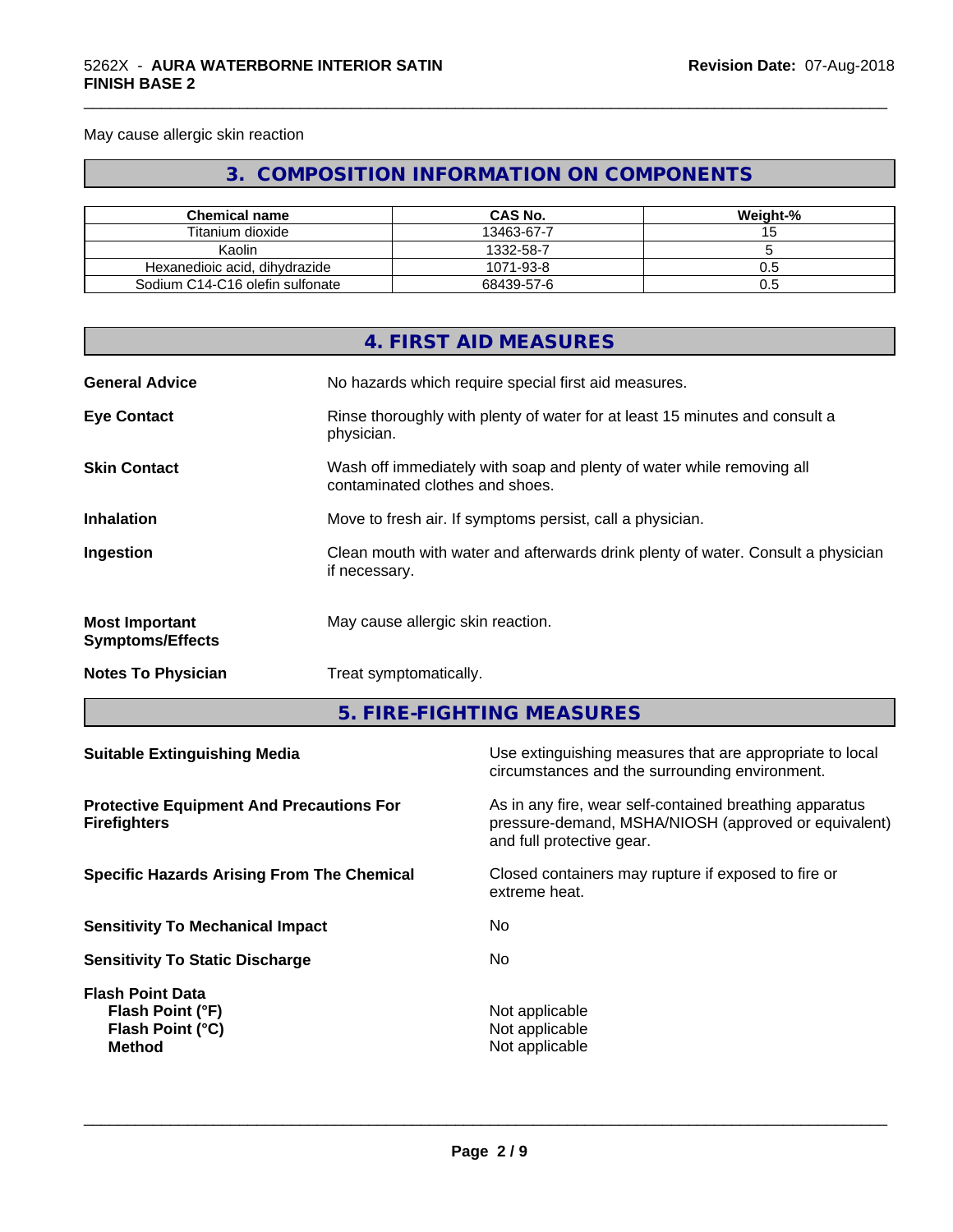#### **Flammability Limits In Air**

**Lower flammability limit:** Not applicable **Upper flammability limit:** Not applicable

\_\_\_\_\_\_\_\_\_\_\_\_\_\_\_\_\_\_\_\_\_\_\_\_\_\_\_\_\_\_\_\_\_\_\_\_\_\_\_\_\_\_\_\_\_\_\_\_\_\_\_\_\_\_\_\_\_\_\_\_\_\_\_\_\_\_\_\_\_\_\_\_\_\_\_\_\_\_\_\_\_\_\_\_\_\_\_\_\_\_\_\_\_

**NFPA Health:** 1 **Flammability:** 0 **Instability:** 0 **Special:** Not Applicable

#### **NFPA Legend**

- 0 Not Hazardous
- 1 Slightly
- 2 Moderate
- 3 High
- 4 Severe

*The ratings assigned are only suggested ratings, the contractor/employer has ultimate responsibilities for NFPA ratings where this system is used.*

*Additional information regarding the NFPA rating system is available from the National Fire Protection Agency (NFPA) at www.nfpa.org.*

# **6. ACCIDENTAL RELEASE MEASURES**

| <b>Personal Precautions</b>      | Avoid contact with skin, eyes and clothing. Ensure adequate ventilation.                                                                                                         |
|----------------------------------|----------------------------------------------------------------------------------------------------------------------------------------------------------------------------------|
| <b>Other Information</b>         | Prevent further leakage or spillage if safe to do so.                                                                                                                            |
| <b>Environmental precautions</b> | See Section 12 for additional Ecological Information.                                                                                                                            |
| <b>Methods for Cleaning Up</b>   | Soak up with inert absorbent material. Sweep up and shovel into suitable<br>containers for disposal.                                                                             |
|                                  | 7. HANDLING AND STORAGE                                                                                                                                                          |
| <b>Handling</b>                  | Avoid contact with skin, eyes and clothing. Avoid breathing vapors, spray mists or<br>sanding dust. In case of insufficient ventilation, wear suitable respiratory<br>equipment. |
| <b>Storage</b>                   | Keep container tightly closed. Keep out of the reach of children.                                                                                                                |
| <b>Incompatible Materials</b>    | No information available                                                                                                                                                         |

**8. EXPOSURE CONTROLS/PERSONAL PROTECTION**

#### **Exposure Limits**

| Chemical name    | <b>ACGIH TLV</b>                | <b>OSHA PEL</b>                 |
|------------------|---------------------------------|---------------------------------|
| Titanium dioxide | · TWA<br>10 mg/m <sup>3</sup> - | <b>TWA</b><br>15 mg/m $3 \cdot$ |
| Kaolin           | $2 \text{ mg/m}^3$ - TWA        | 15 mg/m $3$ - TWA               |
|                  |                                 | TWA<br>5 mg/m <sup>3</sup> -    |

#### **Legend**

ACGIH - American Conference of Governmental Industrial Hygienists Exposure Limits OSHA - Occupational Safety & Health Administration Exposure Limits N/E - Not Established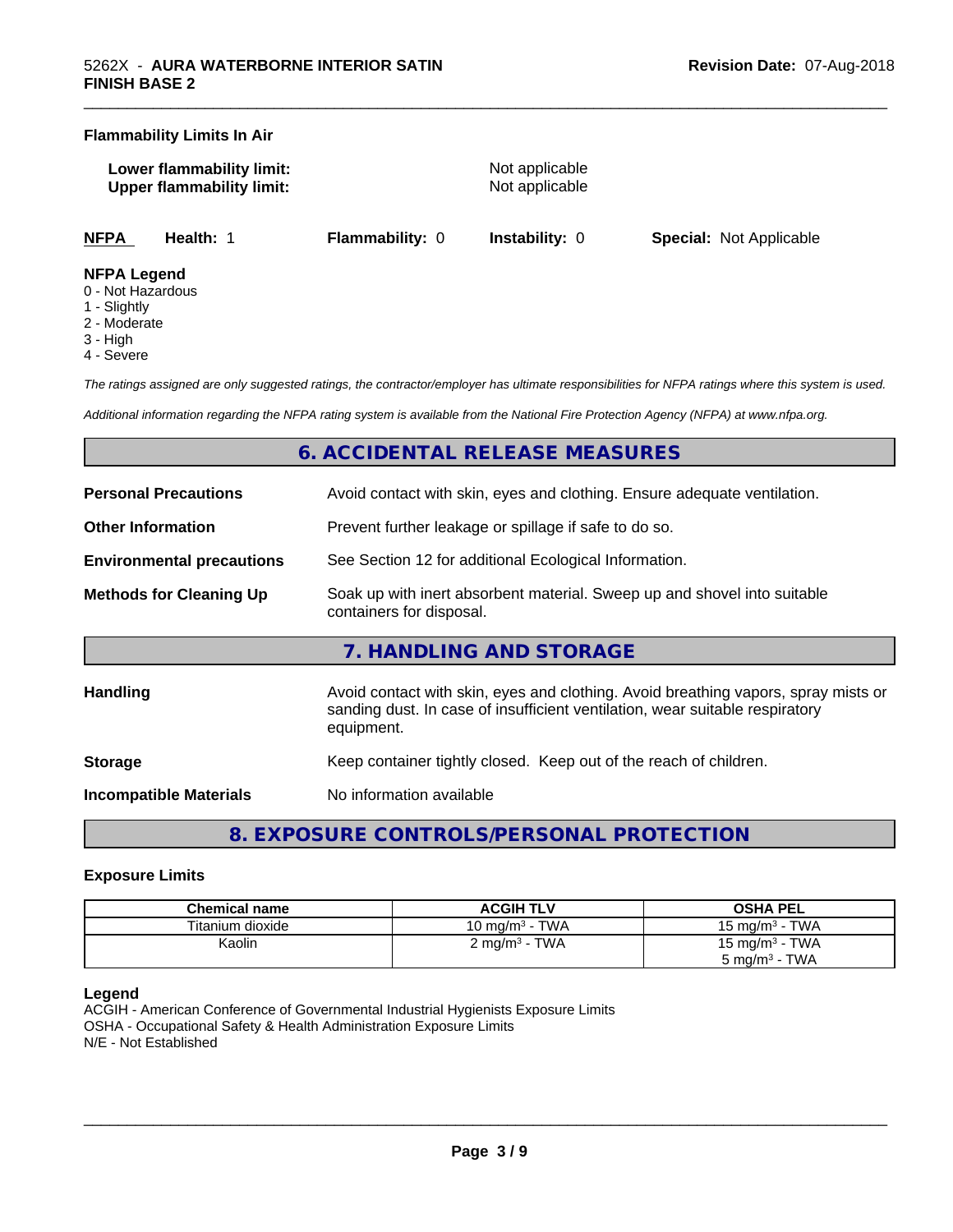| Ensure adequate ventilation, especially in confined areas.                                                                          |  |  |
|-------------------------------------------------------------------------------------------------------------------------------------|--|--|
|                                                                                                                                     |  |  |
| Safety glasses with side-shields.                                                                                                   |  |  |
| Protective gloves and impervious clothing.                                                                                          |  |  |
| In case of insufficient ventilation wear suitable respiratory equipment.                                                            |  |  |
| Avoid contact with skin, eyes and clothing. Remove and wash contaminated<br>clothing before re-use. Wash thoroughly after handling. |  |  |
|                                                                                                                                     |  |  |

### **9. PHYSICAL AND CHEMICAL PROPERTIES**

| Appearance                           | liquid                   |
|--------------------------------------|--------------------------|
| Odor                                 | little or no odor        |
| <b>Odor Threshold</b>                | No information available |
| Density (Ibs/gal)                    | $10.2 - 10.6$            |
| <b>Specific Gravity</b>              | $1.22 - 1.27$            |
| pH                                   | No information available |
| <b>Viscosity (cps)</b>               | No information available |
| Solubility(ies)                      | No information available |
| <b>Water solubility</b>              | No information available |
| <b>Evaporation Rate</b>              | No information available |
| Vapor pressure @20 °C (kPa)          | No information available |
| <b>Vapor density</b>                 | No information available |
| Wt. % Solids                         | $45 - 55$                |
| Vol. % Solids                        | $35 - 45$                |
| Wt. % Volatiles                      | $45 - 55$                |
| Vol. % Volatiles                     | $55 - 65$                |
| <b>VOC Regulatory Limit (g/L)</b>    | 0                        |
| <b>Boiling Point (°F)</b>            | 212                      |
| <b>Boiling Point (°C)</b>            | 100                      |
| <b>Freezing Point (°F)</b>           | 32                       |
| <b>Freezing Point (°C)</b>           | 0                        |
| Flash Point (°F)                     | Not applicable           |
| Flash Point (°C)                     | Not applicable           |
| <b>Method</b>                        | Not applicable           |
| <b>Flammability (solid, gas)</b>     | Not applicable           |
| <b>Upper flammability limit:</b>     | Not applicable           |
| Lower flammability limit:            | Not applicable           |
| <b>Autoignition Temperature (°F)</b> | No information available |
| <b>Autoignition Temperature (°C)</b> | No information available |
| Decomposition Temperature (°F)       | No information available |
| Decomposition Temperature (°C)       | No information available |
| <b>Partition coefficient</b>         | No information available |

\_\_\_\_\_\_\_\_\_\_\_\_\_\_\_\_\_\_\_\_\_\_\_\_\_\_\_\_\_\_\_\_\_\_\_\_\_\_\_\_\_\_\_\_\_\_\_\_\_\_\_\_\_\_\_\_\_\_\_\_\_\_\_\_\_\_\_\_\_\_\_\_\_\_\_\_\_\_\_\_\_\_\_\_\_\_\_\_\_\_\_\_\_

# **10. STABILITY AND REACTIVITY**

**Reactivity** Not Applicable

**Chemical Stability Stable under normal conditions.** 

**Conditions to avoid Conditions to avoid Prevent from freezing.**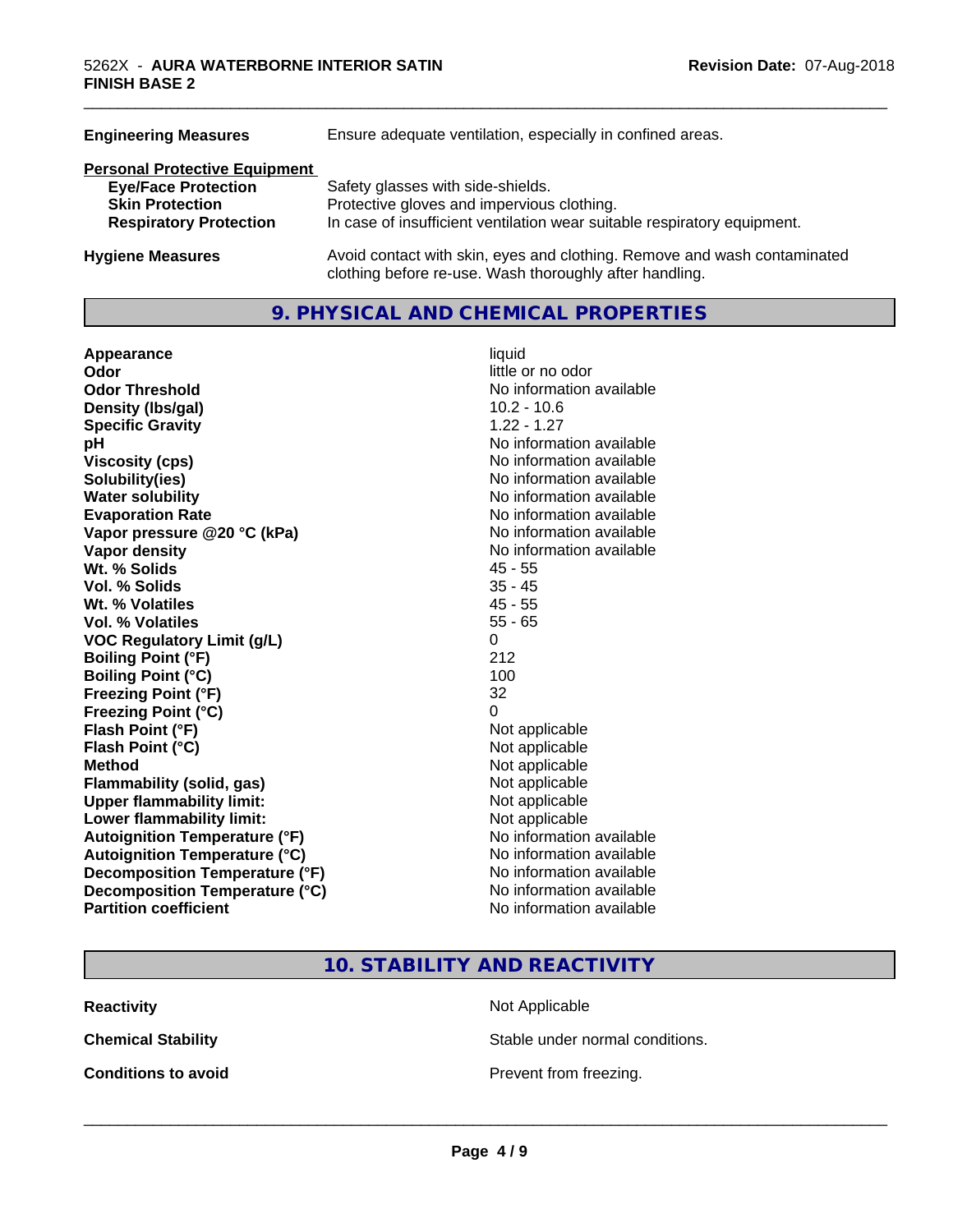| <b>Incompatible Materials</b>            | No materials to be especially mentioned.                                                                        |  |  |
|------------------------------------------|-----------------------------------------------------------------------------------------------------------------|--|--|
| <b>Hazardous Decomposition Products</b>  | None under normal use.                                                                                          |  |  |
|                                          |                                                                                                                 |  |  |
| Possibility of hazardous reactions       | None under normal conditions of use.                                                                            |  |  |
|                                          | 11. TOXICOLOGICAL INFORMATION                                                                                   |  |  |
| <b>Product Information</b>               |                                                                                                                 |  |  |
| Information on likely routes of exposure |                                                                                                                 |  |  |
| <b>Principal Routes of Exposure</b>      | Eye contact, skin contact and inhalation.                                                                       |  |  |
| <b>Acute Toxicity</b>                    |                                                                                                                 |  |  |
| <b>Product Information</b>               | No information available                                                                                        |  |  |
|                                          | Symptoms related to the physical, chemical and toxicological characteristics                                    |  |  |
| <b>Symptoms</b>                          | No information available                                                                                        |  |  |
|                                          | Delayed and immediate effects as well as chronic effects from short and long-term exposure                      |  |  |
| Eye contact                              | May cause slight irritation.                                                                                    |  |  |
| <b>Skin contact</b>                      | Substance may cause slight skin irritation. Prolonged or repeated contact may dry<br>skin and cause irritation. |  |  |
| <b>Inhalation</b>                        | May cause irritation of respiratory tract.                                                                      |  |  |
| Ingestion                                | Ingestion may cause gastrointestinal irritation, nausea, vomiting and diarrhea.                                 |  |  |
| <b>Sensitization</b>                     | May cause an allergic skin reaction                                                                             |  |  |
| <b>Neurological Effects</b>              | No information available.                                                                                       |  |  |
| <b>Mutagenic Effects</b>                 | No information available.                                                                                       |  |  |
| <b>Reproductive Effects</b>              | No information available.                                                                                       |  |  |
| <b>Developmental Effects</b>             | No information available.                                                                                       |  |  |
| <b>Target organ effects</b>              | No information available.                                                                                       |  |  |
| <b>STOT - single exposure</b>            | No information available.                                                                                       |  |  |
| <b>STOT - repeated exposure</b>          | No information available.                                                                                       |  |  |
| Other adverse effects                    | No information available.                                                                                       |  |  |
| <b>Aspiration Hazard</b>                 | No information available                                                                                        |  |  |
| <b>Numerical measures of toxicity</b>    |                                                                                                                 |  |  |
|                                          | The following values are calculated based on chapter 3.1 of the GHS document                                    |  |  |

\_\_\_\_\_\_\_\_\_\_\_\_\_\_\_\_\_\_\_\_\_\_\_\_\_\_\_\_\_\_\_\_\_\_\_\_\_\_\_\_\_\_\_\_\_\_\_\_\_\_\_\_\_\_\_\_\_\_\_\_\_\_\_\_\_\_\_\_\_\_\_\_\_\_\_\_\_\_\_\_\_\_\_\_\_\_\_\_\_\_\_\_\_

**ATEmix (oral)** 44489 mg/kg

#### **Component Information**

Titanium dioxide LD50 Oral: > 10000 mg/kg (Rat) **Kaolin** LD50 Oral: > 5000 mg/kg (Rat)

#### **Carcinogenicity**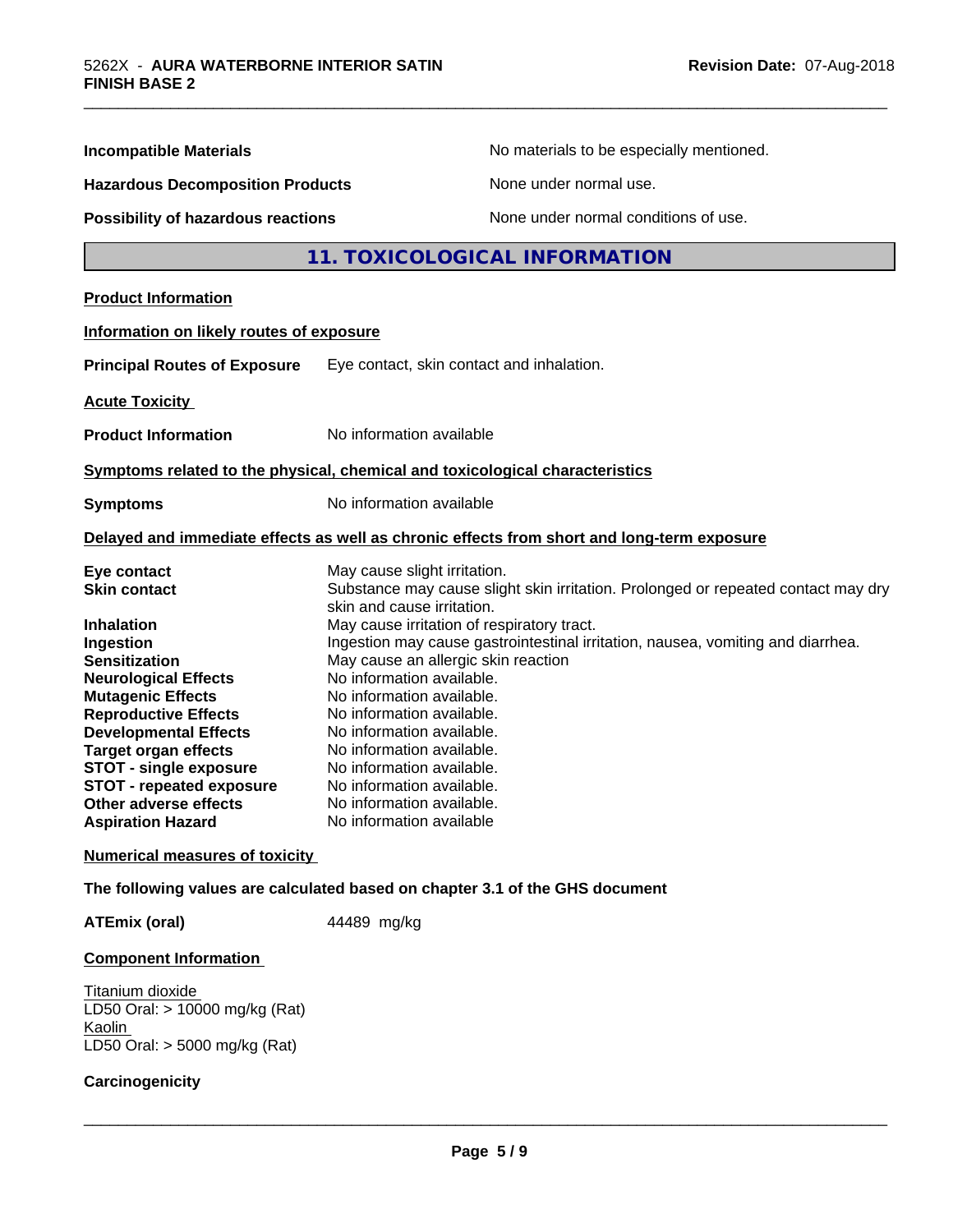*The information below indicateswhether each agency has listed any ingredient as a carcinogen:.*

| <b>Chemical</b><br>name | <b>IARC</b>                    | <b>NTP</b> | <b>OSHA</b> |
|-------------------------|--------------------------------|------------|-------------|
|                         | . .<br>2B<br>Possible<br>Human |            | Listed<br>. |
| dioxide<br>⊺itanium     | Carcinogen                     |            |             |

\_\_\_\_\_\_\_\_\_\_\_\_\_\_\_\_\_\_\_\_\_\_\_\_\_\_\_\_\_\_\_\_\_\_\_\_\_\_\_\_\_\_\_\_\_\_\_\_\_\_\_\_\_\_\_\_\_\_\_\_\_\_\_\_\_\_\_\_\_\_\_\_\_\_\_\_\_\_\_\_\_\_\_\_\_\_\_\_\_\_\_\_\_

• Although IARC has classified titanium dioxide as possibly carcinogenic to humans (2B), their summary concludes: "No significant exposure to titanium dioxide is thought to occur during the use of products in which titanium dioxide is bound to other materials, such as paint."

#### **Legend**

IARC - International Agency for Research on Cancer NTP - National Toxicity Program OSHA - Occupational Safety & Health Administration

**12. ECOLOGICAL INFORMATION**

# **Ecotoxicity Effects**

The environmental impact of this product has not been fully investigated.

### **Product Information**

#### **Acute Toxicity to Fish**

No information available

#### **Acute Toxicity to Aquatic Invertebrates**

No information available

#### **Acute Toxicity to Aquatic Plants**

No information available

#### **Persistence / Degradability**

No information available.

#### **Bioaccumulation**

No information available.

#### **Mobility in Environmental Media**

No information available.

#### **Ozone**

No information available

#### **Component Information**

#### **Acute Toxicity to Fish**

Titanium dioxide  $LC50:$  > 1000 mg/L (Fathead Minnow - 96 hr.)

#### **Acute Toxicity to Aquatic Invertebrates**

No information available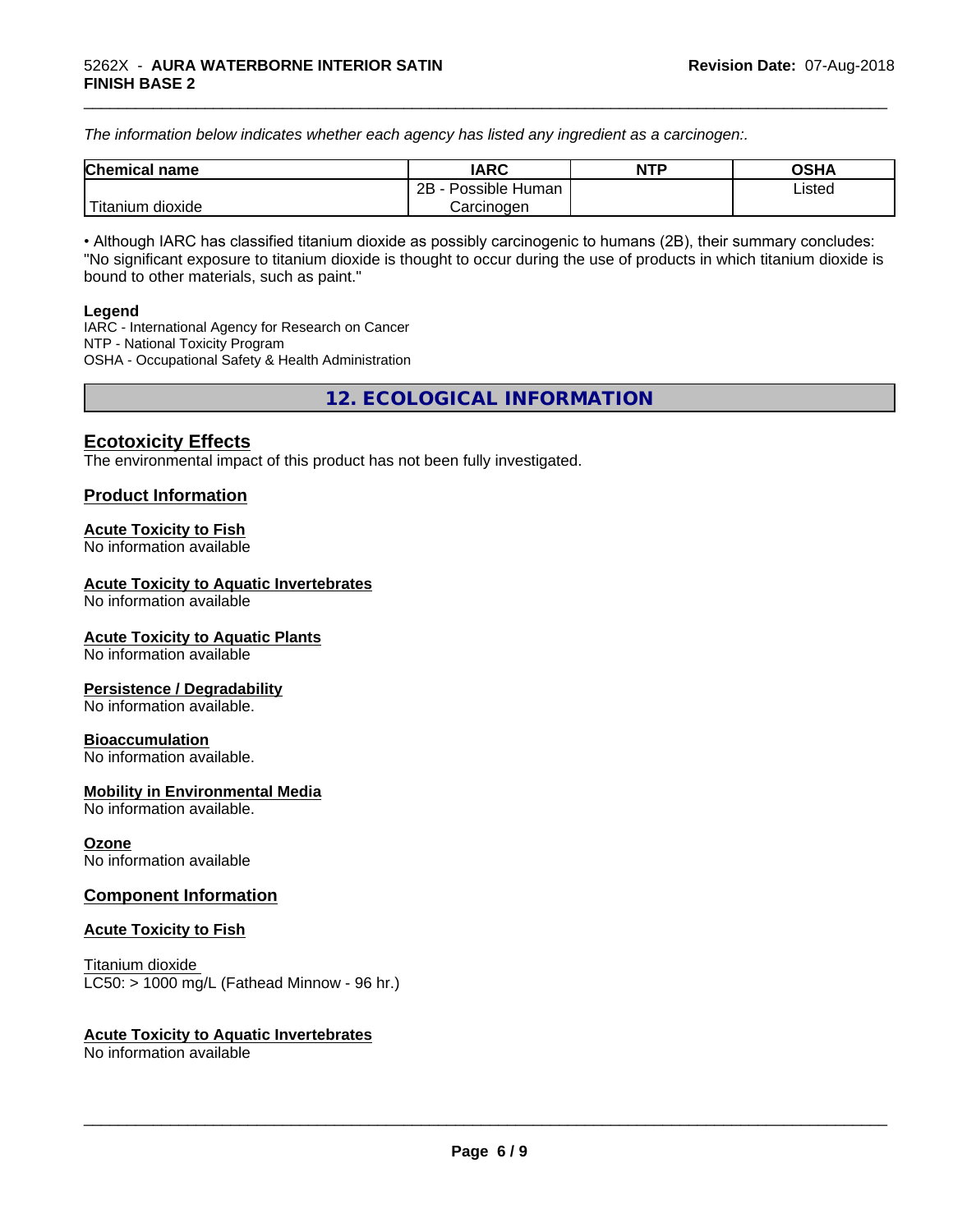#### **Acute Toxicity to Aquatic Plants**

No information available

|                              | 13. DISPOSAL CONSIDERATIONS                                                                                                                                                                                               |
|------------------------------|---------------------------------------------------------------------------------------------------------------------------------------------------------------------------------------------------------------------------|
| <b>Waste Disposal Method</b> | Dispose of in accordance with federal, state, and local regulations. Local<br>requirements may vary, consult your sanitation department or state-designated<br>environmental protection agency for more disposal options. |
|                              | 14. TRANSPORT INFORMATION                                                                                                                                                                                                 |
| <b>DOT</b>                   | Not regulated                                                                                                                                                                                                             |
| <b>ICAO/IATA</b>             | Not regulated                                                                                                                                                                                                             |
| <b>IMDG/IMO</b>              | Not regulated                                                                                                                                                                                                             |
|                              | 15. REGULATORY INFORMATION                                                                                                                                                                                                |

\_\_\_\_\_\_\_\_\_\_\_\_\_\_\_\_\_\_\_\_\_\_\_\_\_\_\_\_\_\_\_\_\_\_\_\_\_\_\_\_\_\_\_\_\_\_\_\_\_\_\_\_\_\_\_\_\_\_\_\_\_\_\_\_\_\_\_\_\_\_\_\_\_\_\_\_\_\_\_\_\_\_\_\_\_\_\_\_\_\_\_\_\_

# **International Inventories**

| <b>TSCA: United States</b> | Yes - All components are listed or exempt. |
|----------------------------|--------------------------------------------|
| <b>DSL: Canada</b>         | No - Not all of the components are listed. |
|                            | One or more component is listed on NDSL.   |

# **Federal Regulations**

| SARA 311/312 hazardous categorization |
|---------------------------------------|
|---------------------------------------|

| Acute health hazard               | Nο |
|-----------------------------------|----|
| Chronic Health Hazard             | Nο |
| Fire hazard                       | N٥ |
| Sudden release of pressure hazard | Nο |
| Reactive Hazard                   | Nο |

#### **SARA 313**

Section 313 of Title III of the Superfund Amendments and Reauthorization Act of 1986 (SARA). This product contains a chemical or chemicals which are subject to the reporting requirements of the Act and Title 40 of the Code of Federal Regulations, Part 372:

*None*

**Clean Air Act,Section 112 Hazardous Air Pollutants (HAPs) (see 40 CFR 61)**

This product contains the following HAPs:

*None*

# **US State Regulations**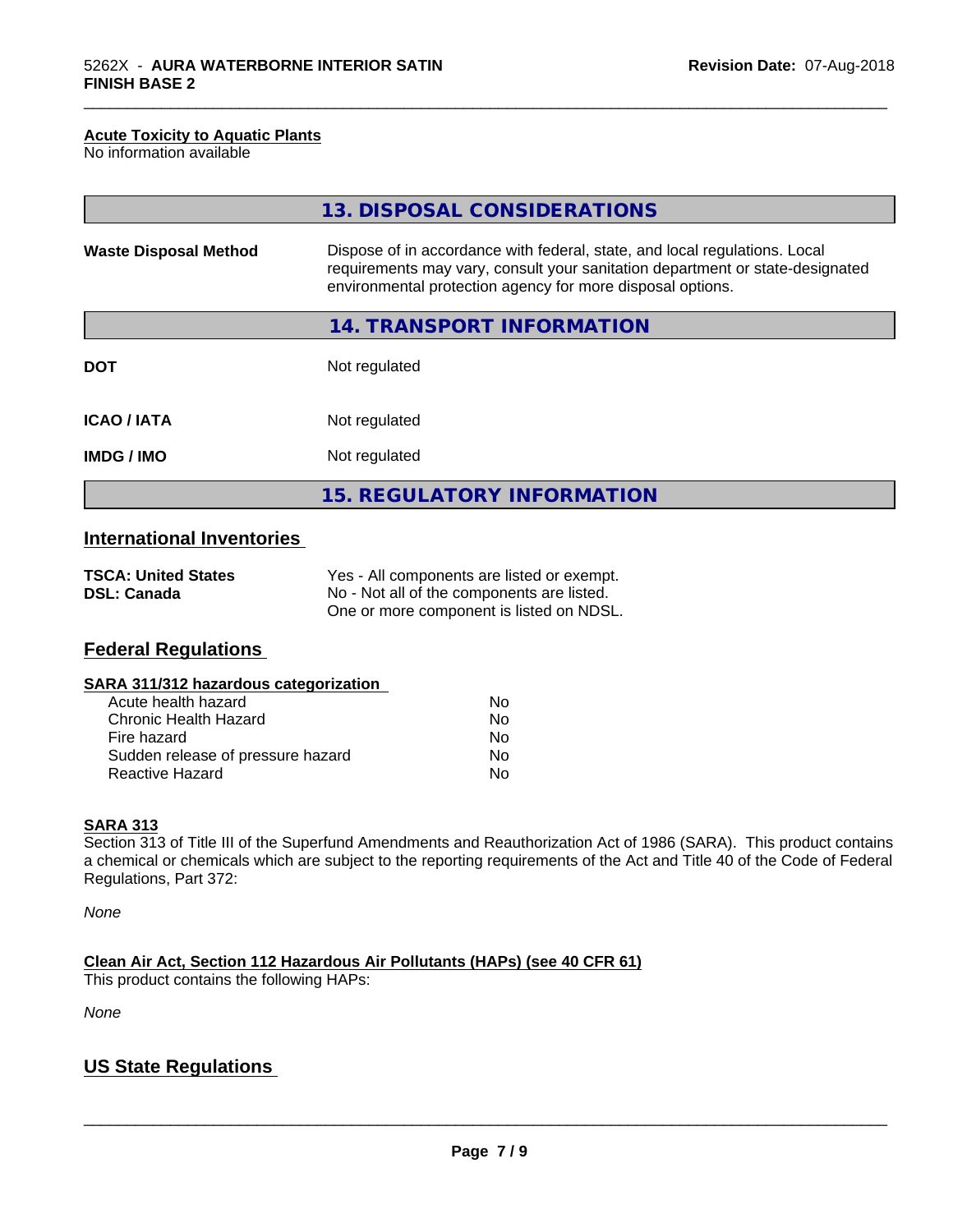#### **California Proposition 65**

**AVIMARNING:** Cancer and Reproductive Harm– www.P65warnings.ca.gov

#### **State Right-to-Know**

| hemical name<br>           | $\cdots$<br>Мi<br>ιανπυστιισ | <b>Jerse</b> v<br>— Ne™ | ≅vlvania |
|----------------------------|------------------------------|-------------------------|----------|
| ÷.<br>dioxide<br>l itanium |                              |                         |          |
| Kaolin                     |                              |                         |          |

\_\_\_\_\_\_\_\_\_\_\_\_\_\_\_\_\_\_\_\_\_\_\_\_\_\_\_\_\_\_\_\_\_\_\_\_\_\_\_\_\_\_\_\_\_\_\_\_\_\_\_\_\_\_\_\_\_\_\_\_\_\_\_\_\_\_\_\_\_\_\_\_\_\_\_\_\_\_\_\_\_\_\_\_\_\_\_\_\_\_\_\_\_

**Legend**

X - Listed

| 16. OTHER INFORMATION                                         |           |                        |                      |          |  |  |  |
|---------------------------------------------------------------|-----------|------------------------|----------------------|----------|--|--|--|
| $HMIS -$                                                      | Health: 1 | <b>Flammability: 0</b> | <b>Reactivity: 0</b> | $PPE: -$ |  |  |  |
| <b>HMIS Legend</b><br>0 - Minimal Hazard<br>1 - Slight Hazard |           |                        |                      |          |  |  |  |
| 2 - Moderate Hazard<br>3 - Serious Hazard                     |           |                        |                      |          |  |  |  |

- 4 Severe Hazard
- \* Chronic Hazard

X - Consult your supervisor or S.O.P. for "Special" handling instructions.

*Note: The PPE rating has intentionally been left blank. Choose appropriate PPE that will protect employees from the hazards the material will present under the actual normal conditions of use.*

*Caution: HMISÒ ratings are based on a 0-4 rating scale, with 0 representing minimal hazards or risks, and 4 representing significant hazards or risks. Although HMISÒ ratings are not required on MSDSs under 29 CFR 1910.1200, the preparer, has chosen to provide them. HMISÒ ratings are to be used only in conjunction with a fully implemented HMISÒ program by workers who have received appropriate HMISÒ training. HMISÒ is a registered trade and service mark of the NPCA. HMISÒ materials may be purchased exclusively from J. J. Keller (800) 327-6868.*

 **WARNING!** If you scrape, sand, or remove old paint, you may release lead dust. LEAD IS TOXIC. EXPOSURE TO LEAD DUST CAN CAUSE SERIOUS ILLNESS, SUCH AS BRAIN DAMAGE, ESPECIALLY IN CHILDREN. PREGNANT WOMEN SHOULD ALSO AVOID EXPOSURE.Wear a NIOSH approved respirator to control lead exposure. Clean up carefully with a HEPA vacuum and a wet mop. Before you start, find out how to protect yourself and your family by contacting the National Lead Information Hotline at 1-800-424-LEAD or log on to www.epa.gov/lead.

| <b>Prepared By</b>      | <b>Product Stewardship Department</b><br>Benjamin Moore & Co.<br>101 Paragon Drive<br>Montvale, NJ 07645<br>800-225-5554 |
|-------------------------|--------------------------------------------------------------------------------------------------------------------------|
| <b>Revision Date:</b>   | 07-Aug-2018                                                                                                              |
| <b>Revision Summary</b> | Not available                                                                                                            |